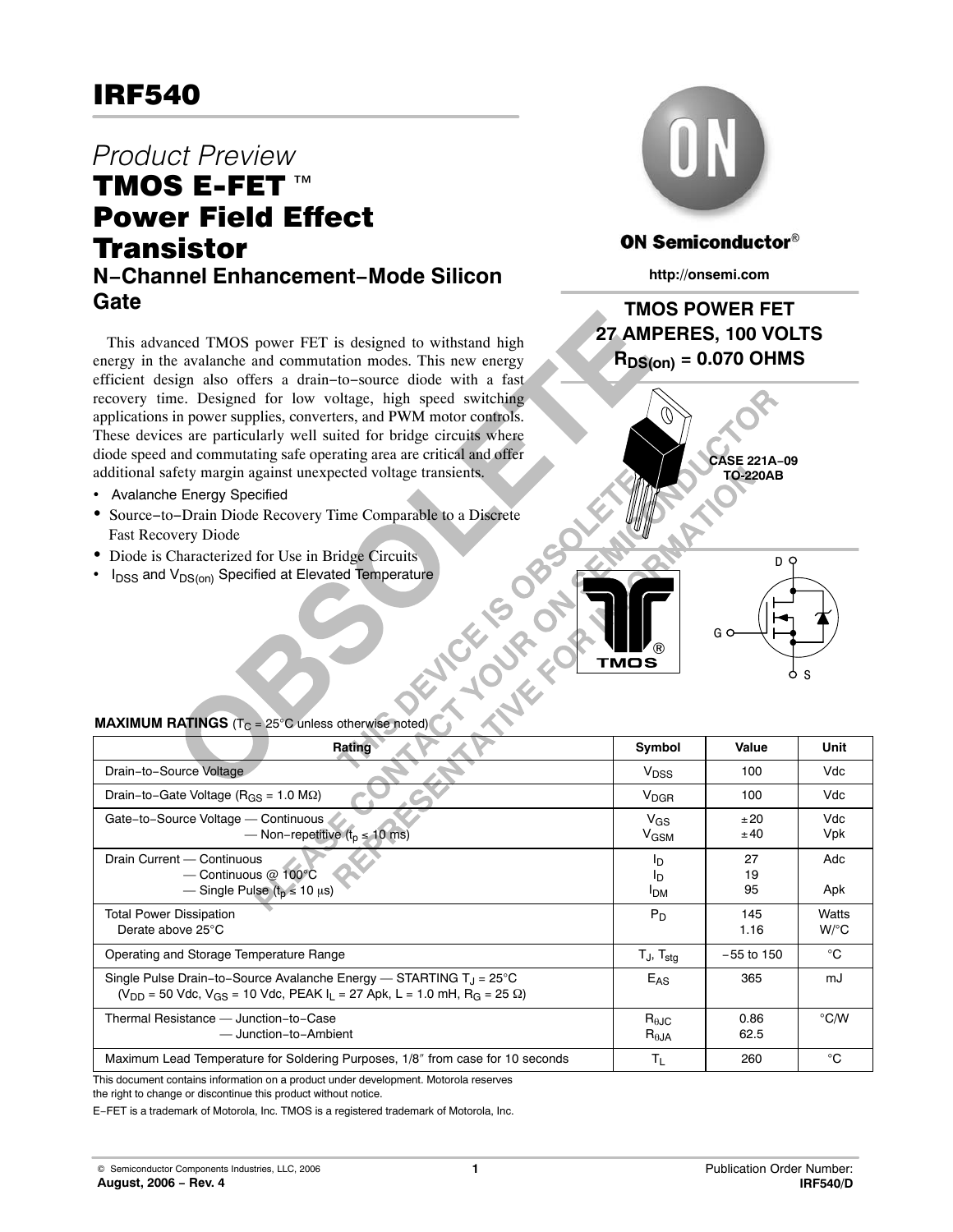## **ELECTRICAL CHARACTERISTICS** (T<sub>J</sub> = 25°C unless otherwise noted)

| <b>Characteristic</b>                                                                              |                                                                                                      | Symbol                  | Min                      | <b>Typ</b> | Max                      | Unit                |
|----------------------------------------------------------------------------------------------------|------------------------------------------------------------------------------------------------------|-------------------------|--------------------------|------------|--------------------------|---------------------|
| <b>OFF CHARACTERISTICS</b>                                                                         |                                                                                                      |                         |                          |            |                          |                     |
| Drain-to-Source Breakdown Voltage                                                                  |                                                                                                      | $V_{(BR)DSS}$           |                          |            |                          | Vdc                 |
| $(V_{GS} = 0$ Vdc, $I_D = 0.25$ mAdc)<br>Temperature Coefficient (Positive)                        |                                                                                                      |                         | 100                      | 116        | $\equiv$                 | $mV$ <sup>o</sup> C |
| Zero Gate Voltage Drain Current                                                                    |                                                                                                      | <b>I</b> <sub>DSS</sub> |                          |            |                          | uAdc                |
| $(V_{DS} = 100$ Vdc, $V_{GS} = 0$ Vdc)<br>$(V_{DS} = 100$ Vdc, $V_{GS} = 0$ Vdc, $T_J = 125$ °C)   |                                                                                                      |                         |                          |            | 10<br>100                |                     |
| Gate-Body Leakage Current ( $V_{GS} = \pm 20$ Vdc, $V_{DS} = 0$ Vdc)                               |                                                                                                      | <b>I</b> GSS            |                          |            | 100                      | nAdc                |
| ON CHARACTERISTICS <sup>(1)</sup>                                                                  |                                                                                                      |                         |                          |            |                          |                     |
| $Cpk \ge 2.0^{(3)}$<br>Gate Threshold Voltage                                                      |                                                                                                      | $V_{GS(th)}$            |                          |            |                          | Vdc                 |
| $(V_{DS} = V_{GS}, I_D = 250 \mu A d c)$                                                           |                                                                                                      |                         | 2.0                      | 2.9<br>6.8 | 4.0                      | $mV$ <sup>o</sup> C |
|                                                                                                    | Threshold Temperature Coefficient (Negative)                                                         |                         |                          |            |                          | Ohms                |
| $Cpk \ge 2.0^{(3)}$<br>Static Drain-to-Source On-Resistance<br>$(V_{GS} = 10$ Vdc, $I_D = 15$ Adc) |                                                                                                      | $R_{DS(on)}$            |                          | 0.047      | 0.070                    |                     |
| Drain-to-Source On-Voltage                                                                         |                                                                                                      | $V_{DS(on)}$            |                          |            |                          | Vdc                 |
| $(V_{GS} = 10$ Vdc, $I_D = 27$ Adc)<br>$(V_{GS} = 10$ Vdc, $I_D = 15$ Adc, $T_J = 125$ °C)         |                                                                                                      |                         |                          |            | 1.9<br>1.8               |                     |
| Forward Transconductance ( $V_{DS}$ = 15 Vdc, $I_D$ = 15 Adc)                                      |                                                                                                      | <b>gFS</b>              | 6.0                      | 15         |                          | Mhos                |
| <b>DYNAMIC CHARACTERISTICS</b>                                                                     |                                                                                                      |                         |                          |            |                          |                     |
| Input Capacitance                                                                                  |                                                                                                      | $C_{iss}$               |                          | 1460       | 1600                     | рF                  |
| Output Capacitance                                                                                 | $(V_{DS} = 25$ Vdc, $V_{GS} = 0$ Vdc,<br>$f = 1.0$ MHz)                                              | C <sub>oss</sub>        |                          | 390        | 800                      |                     |
| <b>Transfer Capacitance</b>                                                                        |                                                                                                      | C <sub>rss</sub>        |                          | 120        | 300                      |                     |
| <b>SWITCHING CHARACTERISTICS<sup>(2)</sup></b>                                                     |                                                                                                      |                         |                          |            |                          |                     |
| Turn-On Delay Time                                                                                 |                                                                                                      | $t_{\sf d(on)}$         |                          | 11.6       | 30                       | ns                  |
| <b>Rise Time</b>                                                                                   | $(V_{DD} = 30$ Vdc, $I_D = 15$ Adc,                                                                  |                         |                          | 50         | 60                       |                     |
| Turn-Off Delay Time                                                                                | $V_{GS}$ = 10 Vdc, R <sub>G</sub> = 4.7 $\Omega$ )                                                   | $t_{d(off)}$            |                          | 26         | 80                       |                     |
| <b>Fall Time</b>                                                                                   |                                                                                                      | t <sub>f</sub>          |                          | 19         | 30                       |                     |
| Gate Charge                                                                                        |                                                                                                      | $Q_T$                   | $\equiv$                 | 50         | 60                       | пC                  |
| (See Figure 8)                                                                                     | $(V_{DS} = 80$ Vdc, $I_D = 27$ Adc,<br>$Gs = 10$ Vdc)                                                | $Q_1$                   |                          | 9.0        |                          |                     |
|                                                                                                    |                                                                                                      | $Q_2$                   |                          | 26         |                          |                     |
|                                                                                                    |                                                                                                      | $Q_3$                   |                          | 20         |                          |                     |
| <b>SOURCE-DRAIN DIODE CHARACTERISTICS</b>                                                          | <b>PRES</b>                                                                                          |                         |                          |            |                          |                     |
| Forward On-Voltage<br>$(I_S = 27$ Adc, $V_{GS} = 0$ Vdc)                                           |                                                                                                      | $V_{SD}$                |                          | 0.93       | 2.4                      | Vdc                 |
| $(iS = 27$ Adc, $V_{GS} = 0$ Vdc, $T_J = 125^{\circ}C$                                             |                                                                                                      |                         |                          | 0.84       |                          |                     |
| Reverse Recovery Time                                                                              |                                                                                                      | $t_{rr}$                |                          | 110        | $\overline{\phantom{0}}$ | ns                  |
|                                                                                                    | $(I_S = 27$ Adc, $V_{GS} = 0$ Vdc,                                                                   | $t_{\rm a}$             |                          | 100        |                          |                     |
|                                                                                                    | $dl_S/dt = 100 A/µs$                                                                                 | t <sub>b</sub>          |                          | 10         |                          |                     |
| Reverse Recovery Stored Charge                                                                     |                                                                                                      | $Q_{RR}$                | $\overline{\phantom{0}}$ | 0.67       | $\qquad \qquad -$        | μC                  |
| <b>INTERNAL PACKAGE INDUCTANCE</b>                                                                 |                                                                                                      |                         |                          |            |                          |                     |
| Internal Drain Inductance<br>(Measured from the contact screw on tab to center of die)             |                                                                                                      | $L_d$                   |                          |            |                          | nH                  |
|                                                                                                    | (Measured from the drain lead 0.25" from package to center of die)                                   |                         |                          | 3.5<br>4.5 |                          |                     |
| Internal Source Inductance                                                                         | (Measured from the source lead 0.25" from package to source bond pad)                                | $L_{s}$                 |                          | 7.5        |                          |                     |
| (1) Pulse Test: Pulse Width $\leq$ 300 us, Duty Cycle $\leq$ 2%.                                   | (2) Switching characteristics are independent of operating junction temperature.<br>$Mov limit$ Tupl |                         |                          |            |                          |                     |

(3) Reflects typical values. 
$$
Cpk = \left| \frac{Max limit - Typ}{3 \times sigma} \right|
$$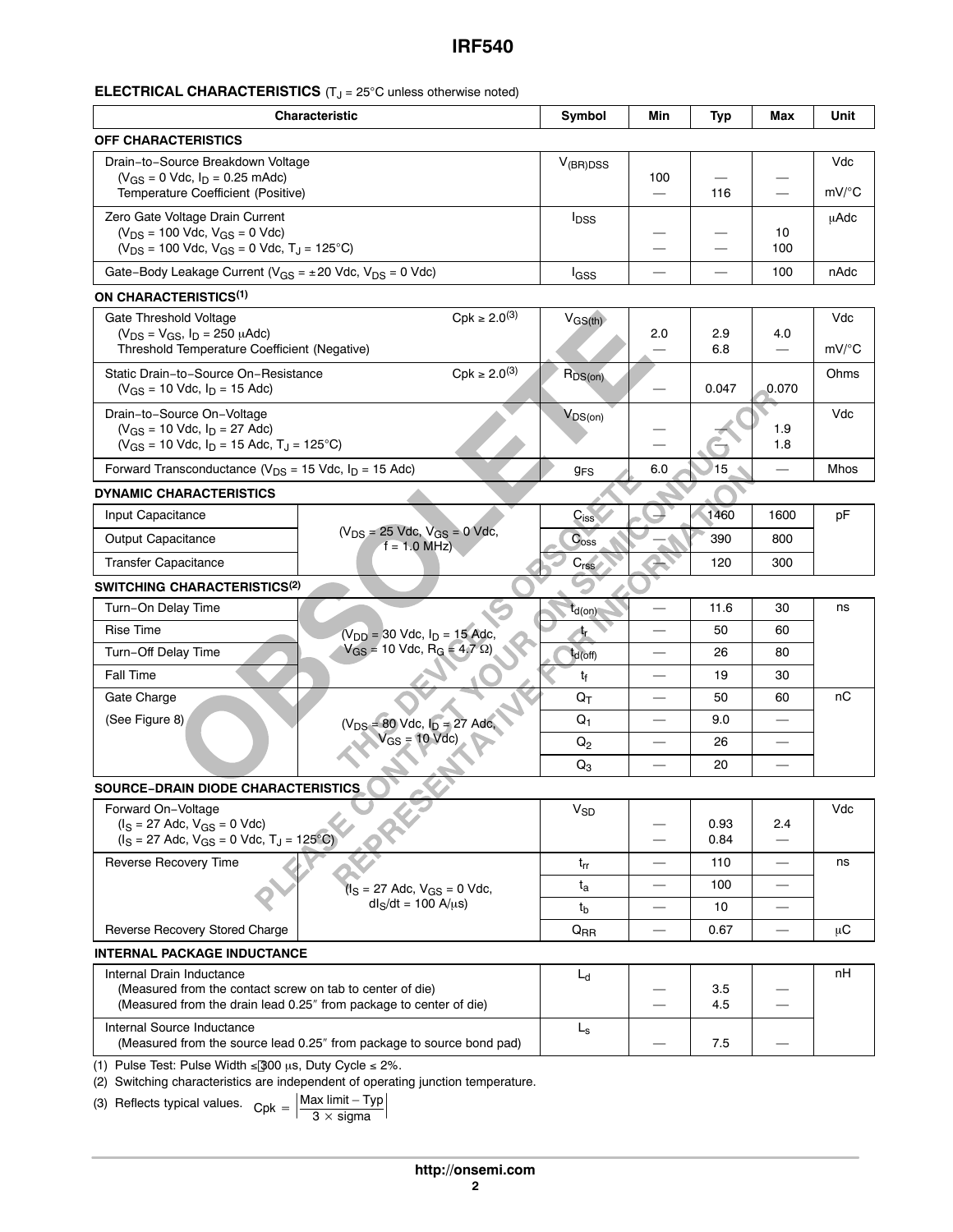

#### **TYPICAL ELECTRICAL CHARACTERISTICS**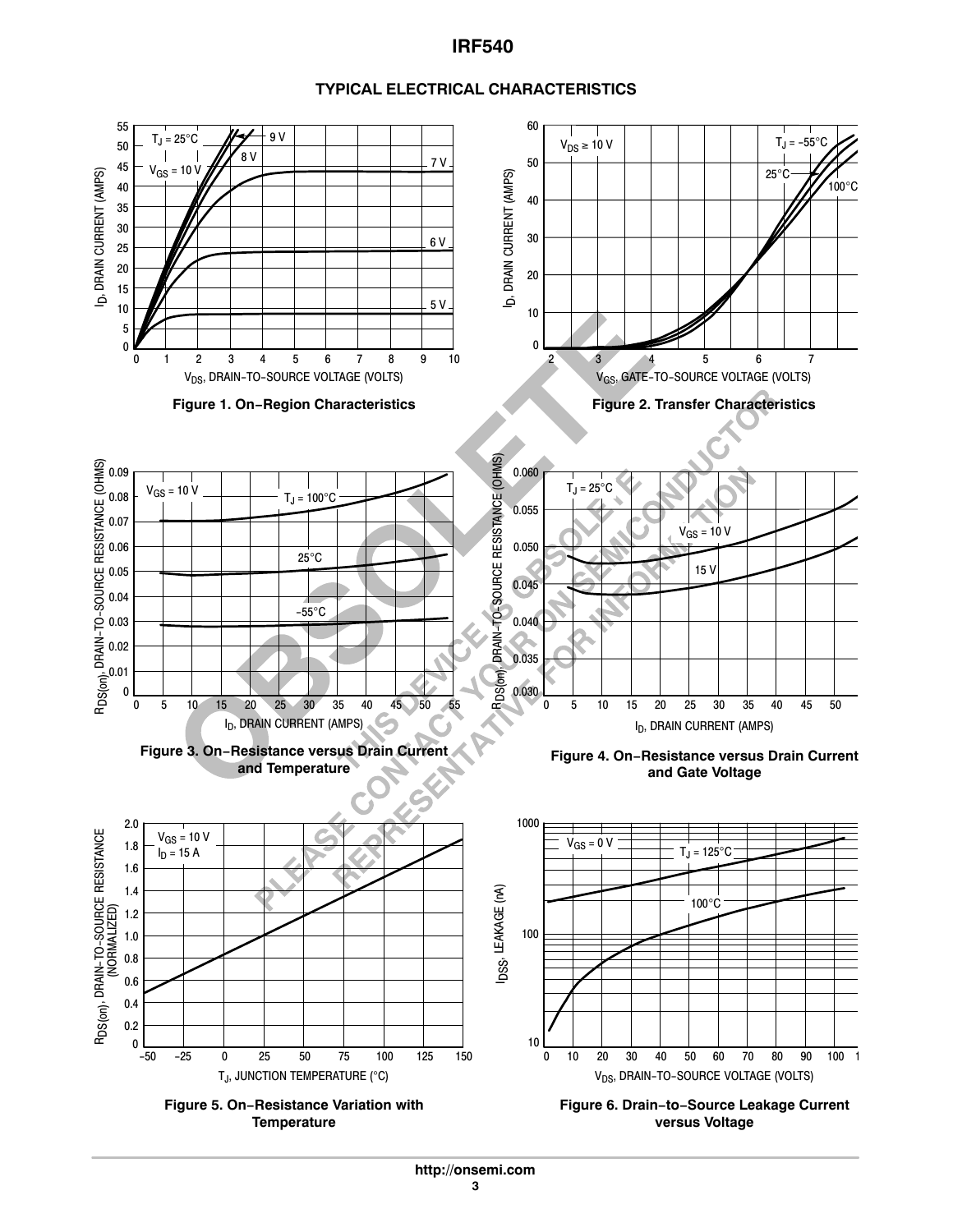

#### **TYPICAL ELECTRICAL CHARACTERISTICS**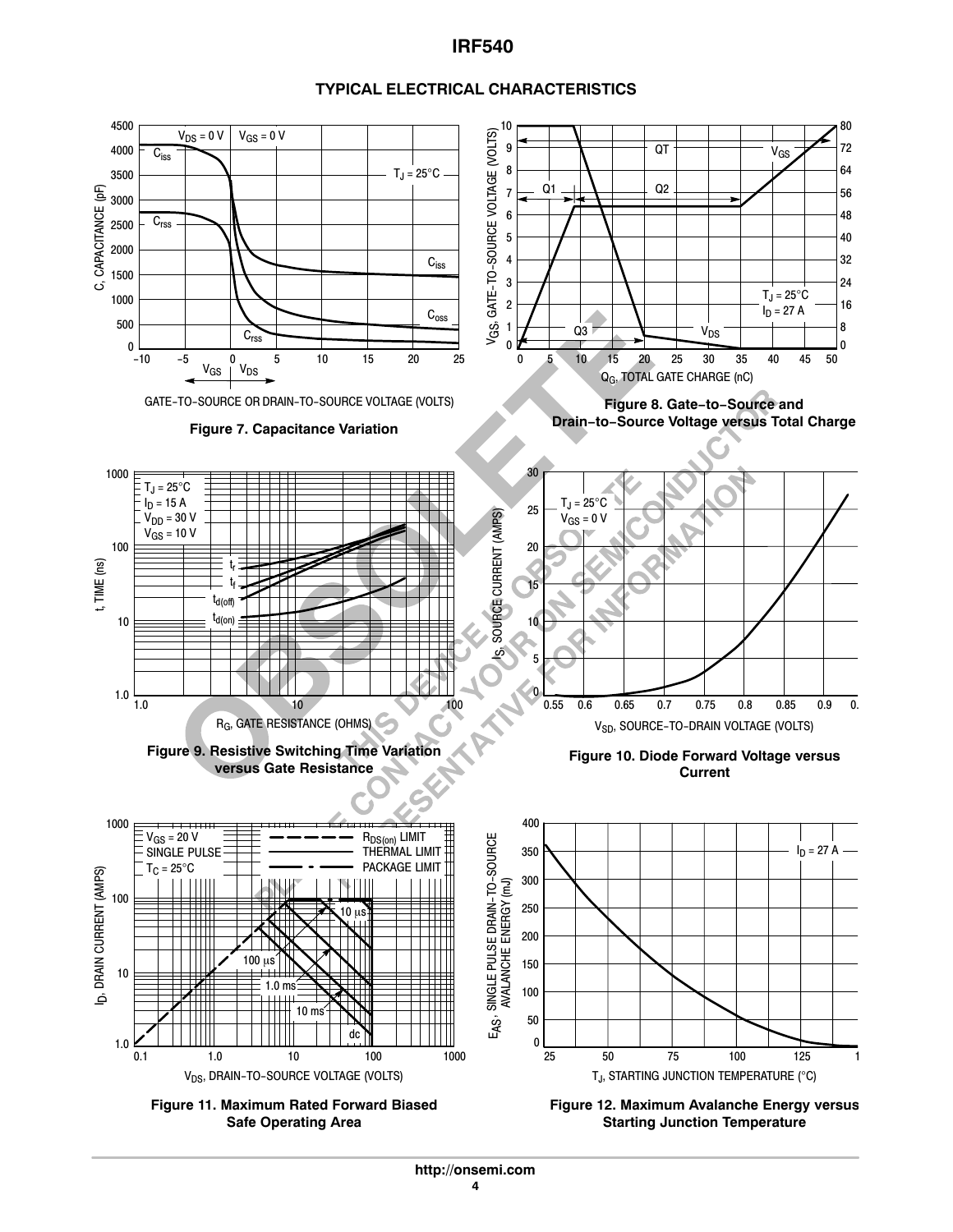